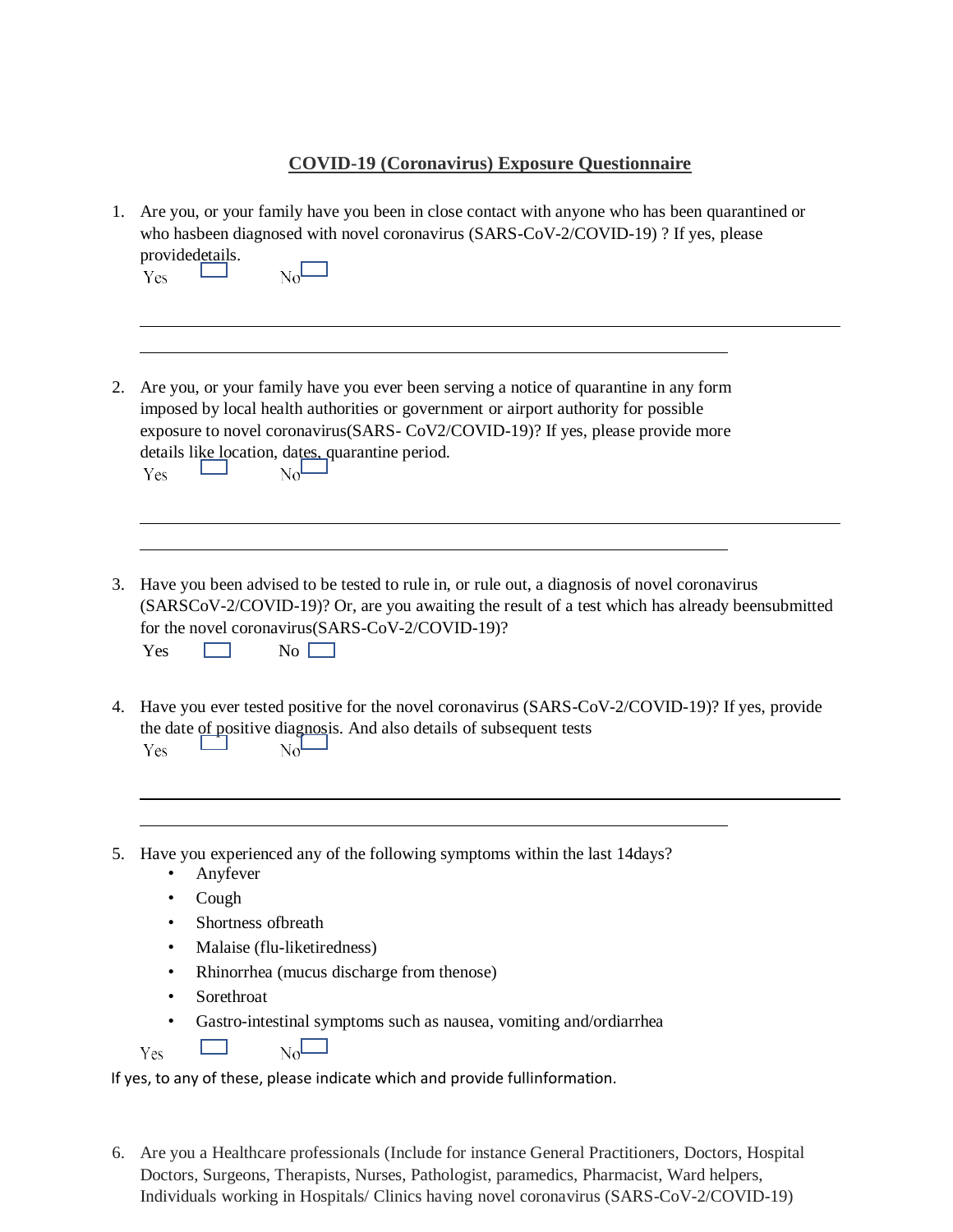Ward ? if yes , please provide details whether working in Hospital with Covid-19 ward or treating or in contact with Covid19 infected individuals.

 $Yes \qquad \qquad \Box \qquad No \qquad \Box$ 

- 7. If Q6 is Yes , please provide more details in terms of daily duties including details whether enrolled as Corona virus warrior or working in Hospital/ clinic with novel coronavirus (SARS-CoV-2/COVID-19) ward/unit or treating/ in contact with SARS-CoV-2/COVID-19 infected individuals.
	- mп
- 8. TravelDeclaration
	- a. Are you currently residing outside of India?<br> $Y_{\text{ES}}$

If Yes, Please provide your details:

| COUNTRY | <b>CITY</b> | DATE of TRAVEL   INTENDED | <b>DURATION</b> |
|---------|-------------|---------------------------|-----------------|
|         |             |                           |                 |

b. Have you travelled abroad in the past 14 days?  $Yes$   $\Box$  $No$ 

If Yes, Please provide your travel details over the past 14days:

| <b>COUNTRY</b> | 'ITV | DATE ARRIVED   DATE DEPARTED |
|----------------|------|------------------------------|
|                |      |                              |

c. Do you intend to travel abroad in next 3 months:  $Yes \Box$  $No$ 

If Yes, Please provide details of your intended future travel within next 3 months:

| COUNTRY | TITY | DATE of TRAVEL   INTENDED | <b>DURATION</b> |
|---------|------|---------------------------|-----------------|
|         |      |                           |                 |

9. COVID19 Vaccination details

| Have you been vaccinated for COVID19? |           | <b>Yes</b>                                | Nο |  |  |
|---------------------------------------|-----------|-------------------------------------------|----|--|--|
| If Yes,                               |           |                                           |    |  |  |
|                                       | $\bullet$ | Date of administration of the first dose  |    |  |  |
|                                       | $\bullet$ | Date of administration of the second dose |    |  |  |
|                                       | $\bullet$ | Name of vaccine                           |    |  |  |
|                                       |           |                                           |    |  |  |

Have you experienced any adverse reaction post vaccination ? Yes /No